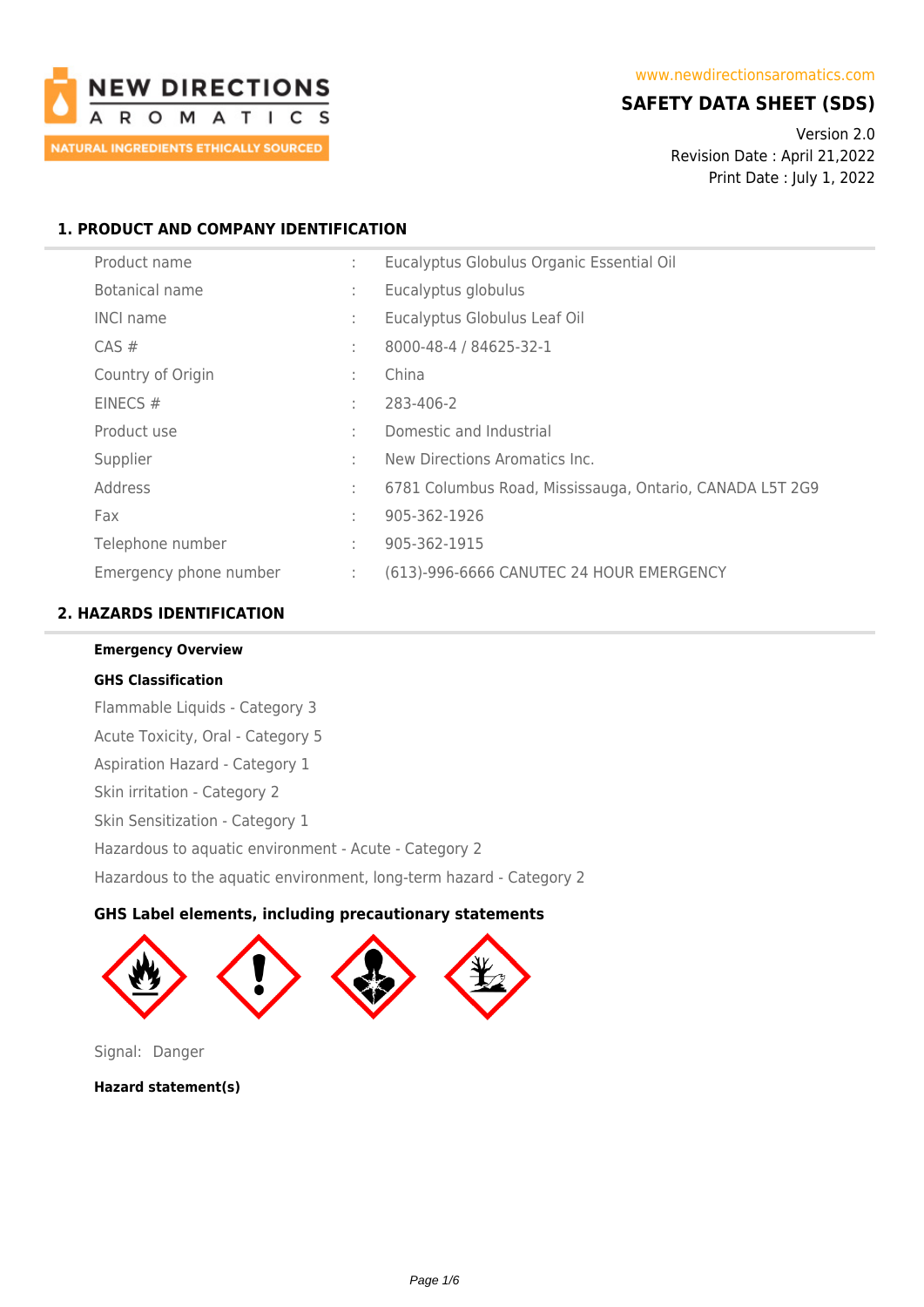| H <sub>226</sub> | Flammable liquid and vapor.                      |
|------------------|--------------------------------------------------|
| H303             | May be harmful if swallowed.                     |
| H304             | May be fatal if swallowed and enters airways.    |
| H315             | Causes skin irritation.                          |
| H317             | May cause an allergic skin reaction.             |
| H401             | Toxic to aquatic life.                           |
| H411             | Toxic to aquatic life with long-lasting effects. |
|                  |                                                  |

#### **Precautionary statement(s)**

| P210           | Keep away from heat, hot surfaces, sparks, open flames and other<br>ignition sources. No smoking.       |
|----------------|---------------------------------------------------------------------------------------------------------|
| P233           | Keep container tightly closed.                                                                          |
| P240           | Ground/bond container and receiving equipment.                                                          |
| P241           | Use explosion-proof electrical/ventilating/lighting/equipment.                                          |
| P242           | Use only non-sparking tools.                                                                            |
| P243           | Take precautionary measures against static discharge.                                                   |
| P261           | Avoid breathing dust/fumes/gas/mist/vapours/spray.                                                      |
| P264           | Wash skin thoroughly after handling.                                                                    |
| P272           | Contaminated work clothing should not be allowed out of the workplace.                                  |
| P273           | Avoid release to the environment.                                                                       |
| P280           | Wear protective gloves/protective clothing/eye protection/face protection.                              |
| P301+P310      | IF SWALLOWED: Immediately call a POISON CENTER/doctor.                                                  |
| P302+P352      | IF ON SKIN: Wash with plenty of water/                                                                  |
| P303+P361+P353 | IF ON SKIN (or hair): Take off immediately all contaminated clothing.<br>Rinse skin with water/ shower. |
| P312           | Call a POISON CENTER/ doctor/if you feel unwell.                                                        |
| P321           | Specific treatment (see section 4 on this label).                                                       |
| P331           | Do NOT induce vomiting.                                                                                 |
| P332+P313      | If skin irritation occurs: Get medical advice/attention.                                                |
| P333+P313      | If skin irritation or a rash occurs: Get medical advice/attention.                                      |
| P362           | Take off contaminated clothing.                                                                         |
| P363           | Wash contaminated clothing before reuse.                                                                |
| P370+P378      | In case of fire: Use appropriate fire extinguisher to extinguish.                                       |
| P403+P235      | Store in a well ventilated place. Keep cool.                                                            |
| P405           | Store locked up.                                                                                        |
| P501           | Dispose of contents/container according to local regulations.                                           |
|                |                                                                                                         |

# **Other Info**

# **3. COMPOSITION / INFORMATION INGREDIENTS**

| <b>Product Name</b>          | <b>CAS NO</b>          | EC NO     | <b>Concentration</b> |
|------------------------------|------------------------|-----------|----------------------|
| Eucalyptus Globulus Leaf Oil | 8000-48-4 / 84625-32-1 | 283-406-2 | $100\%$              |
| <b>4. FIRST AID MEASURES</b> |                        |           |                      |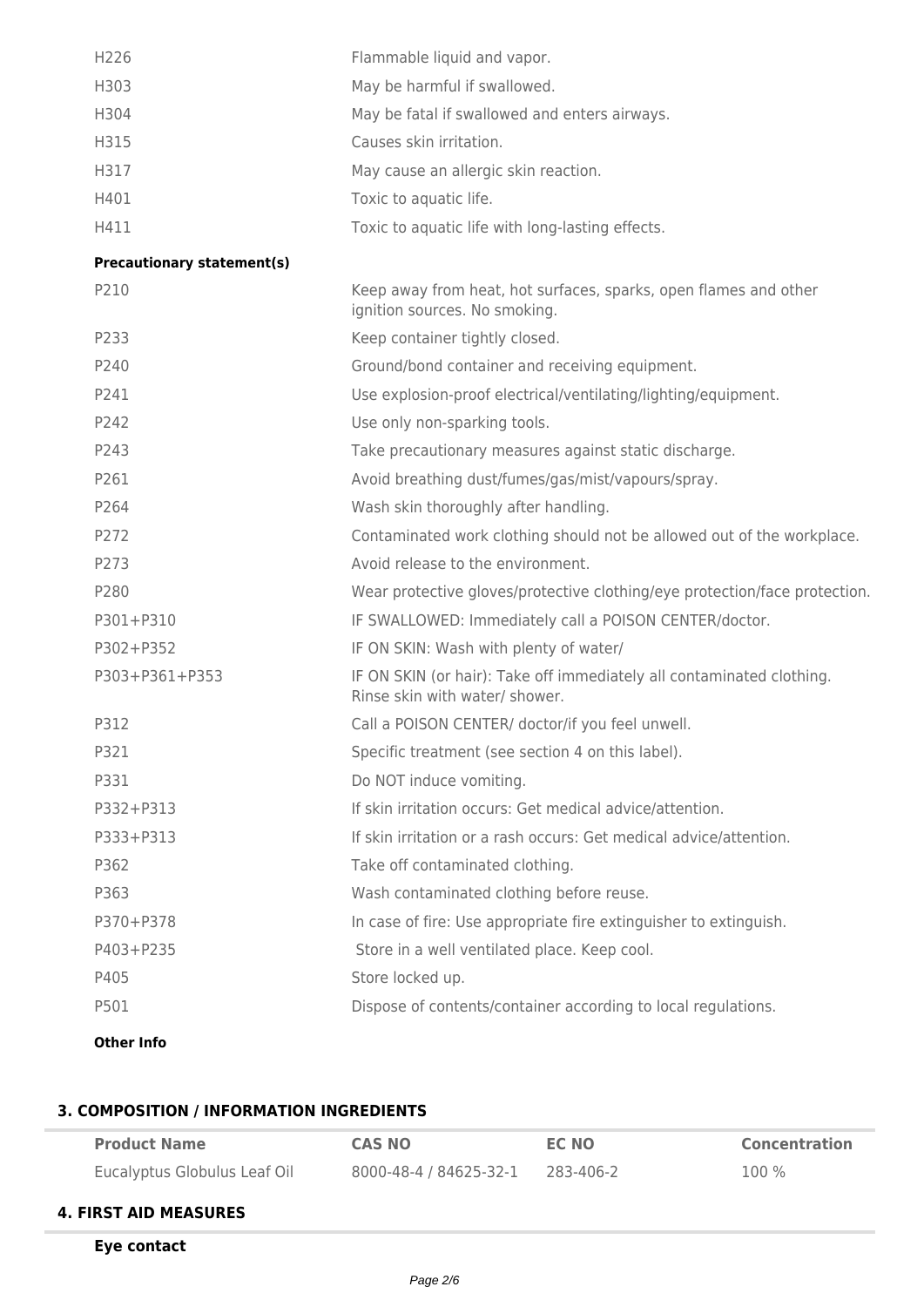Immediately flush eyes with plenty of cool water for at least 15 minutes. Get medical attention if irritation occurs.

## **Skin contact**

Remove contaminated clothing. Wash area with soap and water. If irritation occurs, get medical attention.

#### **Inhalation**

If inhaled, removed to fresh air. Get medical attention if symptoms appear.

#### **Ingestion**

Seek medical attention or contact local poison control center.

#### **5. FIRE FIGHTING MEASURES**

#### **Suitable extinguishing media**

Foam. Dry Powder. Carbon dioxide.

#### **Unsuitable extinguishing media**

Water spray, water jet.

## **Special protective equipment and precautions for fire-fighters**

Wear proper protective equipment. Exercise caution when fighting any chemical fire. Use water spray or fog for cooling exposed containers.

#### **Special hazards arising from the substance or its combustible products**

Hazardous decomposition products may be formed at extreme heat or if burned.

#### **Resulting gases**

Carbon oxides.

## **6. ACCIDENTAL RELEASE MEASURES**

#### **Personal precautions, protective equipment and emergency procedures.**

Equip clean crew with proper protection. Respiratory protection equipment may be necessary.

#### **Environmental precautions**

Prevent entry to sewers and public waters. Notify authorities if product enters sewers or public waters.

#### **Methods and materials for containment and cleaning up**

Small spill: Absorb with an inert material and put the spilled material in an appropriate waste disposal. Large spill: Flammable liquid, insoluble in water. Keep away from heat. Keep away from sources of ignition. Stop leak without risk. Absorb with dry earth, sand or other non-combustible material. Do not get water inside container. Do not touch spilled material. Prevent entry into sewers, basements or confined areas.

# **7. HANDLING AND STORAGE**

#### **Precautions for safe handling**

No direct lighting. No smoking. Ensure prompt removal from eyes, skin and clothing. Wash hands and other exposed areas with mild soap and water before eating, drinking or smoking and when leaving work. Handle in accordance with good industrial hygiene and safety procedures.

#### **Conditions for safe storage, including any incompatibilities**

Provide local exhaust or general room ventilation to minimize dust and/or vapour concentrations. Keep container closed when not in use.

## **8. EXPOSURE CONTROLS AND PERSONAL PROTECTION**

#### **Exposure controls**

Provide exhaust ventilation or other engineering controls to keep the airborne concentrations of vapors below their respective threshold limit values. Ensure that eyewash stations and showers are proximal to the work-station location.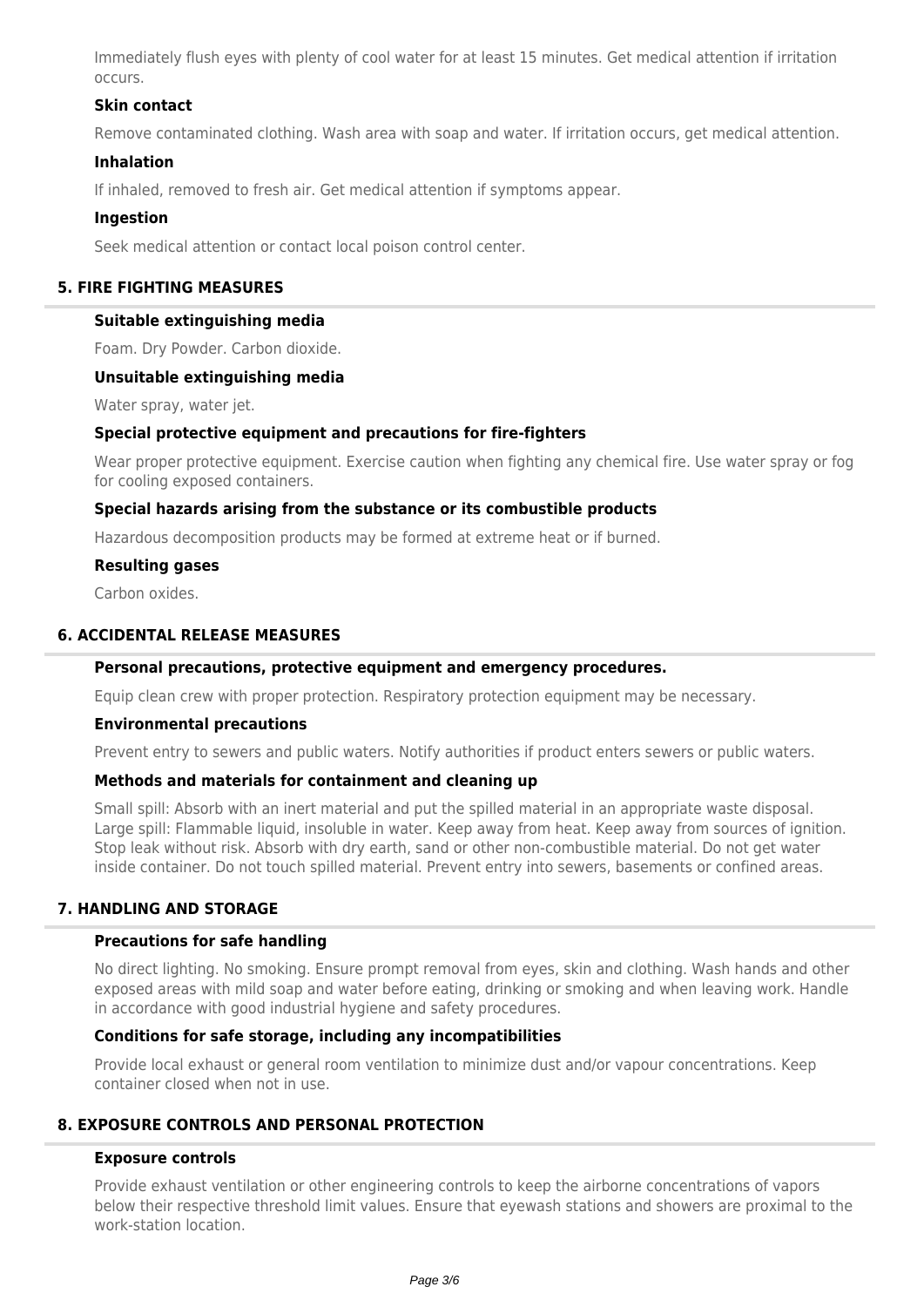# **Eyes**

Use tightly sealed goggles.

# **Skin**

If skin contact or contamination of clothing is likely, protective clothing should be worn. Use protective gloves.

## **Respiratory**

In case of insufficient ventilation, wear suitable respiratory equipment.

## **Ingestion**

Not for ingestion.

# **9. PHYSICAL AND CHEMICAL PROPERTIES**

| Appearance       | Colorless to pale yellow liquid.                  |
|------------------|---------------------------------------------------|
| Odor             | Characteristic eucalyptol odor.                   |
| Flash point      | 44°C                                              |
| Relative density | 0.880 to 0.915 @ 25 °C                            |
| Solubility (ies) | Soluble in alcohol and oils. Insoluble in water.  |
| Refractive index | 1.450 to 1.470 @ 20 °C                            |
| Optical rotation | +1.0 $\degree$ to +4.0 $\degree$ @ 20 $\degree$ C |
|                  |                                                   |

# **10. STABILITY AND REACTIVITY**

## **Reactivity**

This material presents no significant reactivity hazard.

## **Chemical stability**

Chemically stable.

## **Possibility of hazardous reactions**

Hazardous polymerization will not occur.

## **Conditions to avoid**

Avoid sparks, flame and other heat sources.

## **Incompatible materials**

Strong oxidizing agents.

## **Hazardous decomposition products**

Carbon Oxides.

# **11. TOXICOLOGICAL INFORMATION**

## **Inhalation**

Inhalation of high concentrations of vapor may result in irritation of eyes, nose and throat, headache, nausea, and dizziness.

## **Skin contact**

Adverse skin effects should be prevented by normal care and personal hygiene.

## **Eye contact**

Possible irritation should be prevented by wearing safety glasses.

# **12. ECOLOGICAL INFORMATION**

## **Ecotoxicity**

Avoid any pollution of ground, surface or underground water.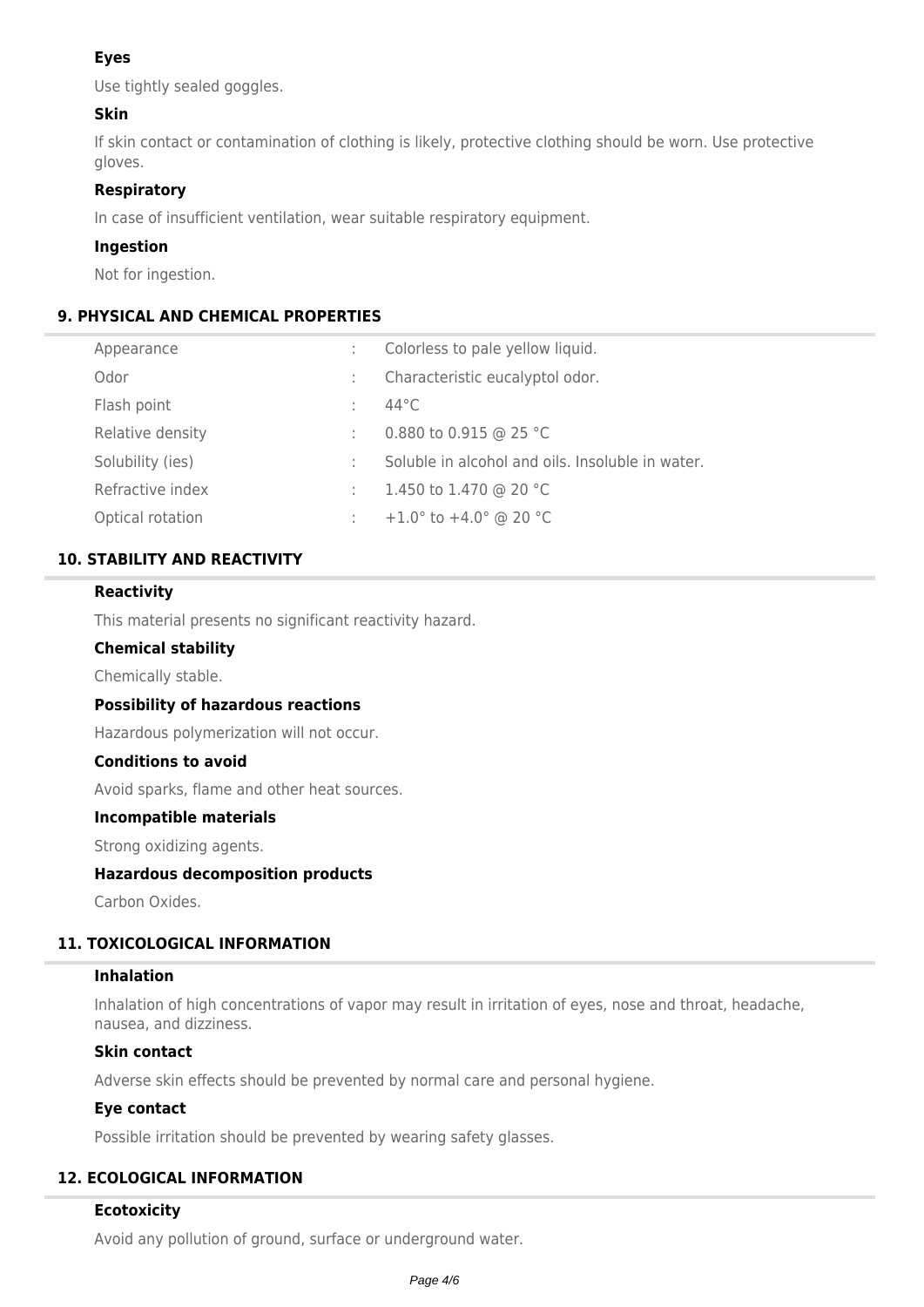## **Persistence and degradability**

Not available.

## **Bio - accumulative potential**

Not available.

## **Mobility in soil**

Not available.

# **Other adverse effects**

Not available.

# **13. DISPOSAL CONSIDERATION**

Dispose of product in accordance with local, state or provincial and federal regulations. Check with local municipal authority to ensure compliance.

# **14. TRANSPORT INFORMATION**

# **UN Number** 1993 **UN proper shipping name** Flammable liquid, n.o.s. (Eucalyptus oil) **Transport hazard class** 3 **Packing group** III **US DOT Shipping Description (Land)** 1993 **Proper shipping name** Flammable liquid, n.o.s. (Eucalyptus oil) **Class** 3 **Packaging group** III

**IMO-IMDG Shipping Description (Sea)**

1993

# **Proper shipping name**

Flammable liquid, n.o.s. (Eucalyptus oil)

# **Class**

3

# **Packaging group**

III

**IATA Shipping Description (Air)**

1993

# **Proper shipping name**

Flammable liquid, n.o.s. (Eucalyptus oil)

# **Class**

3